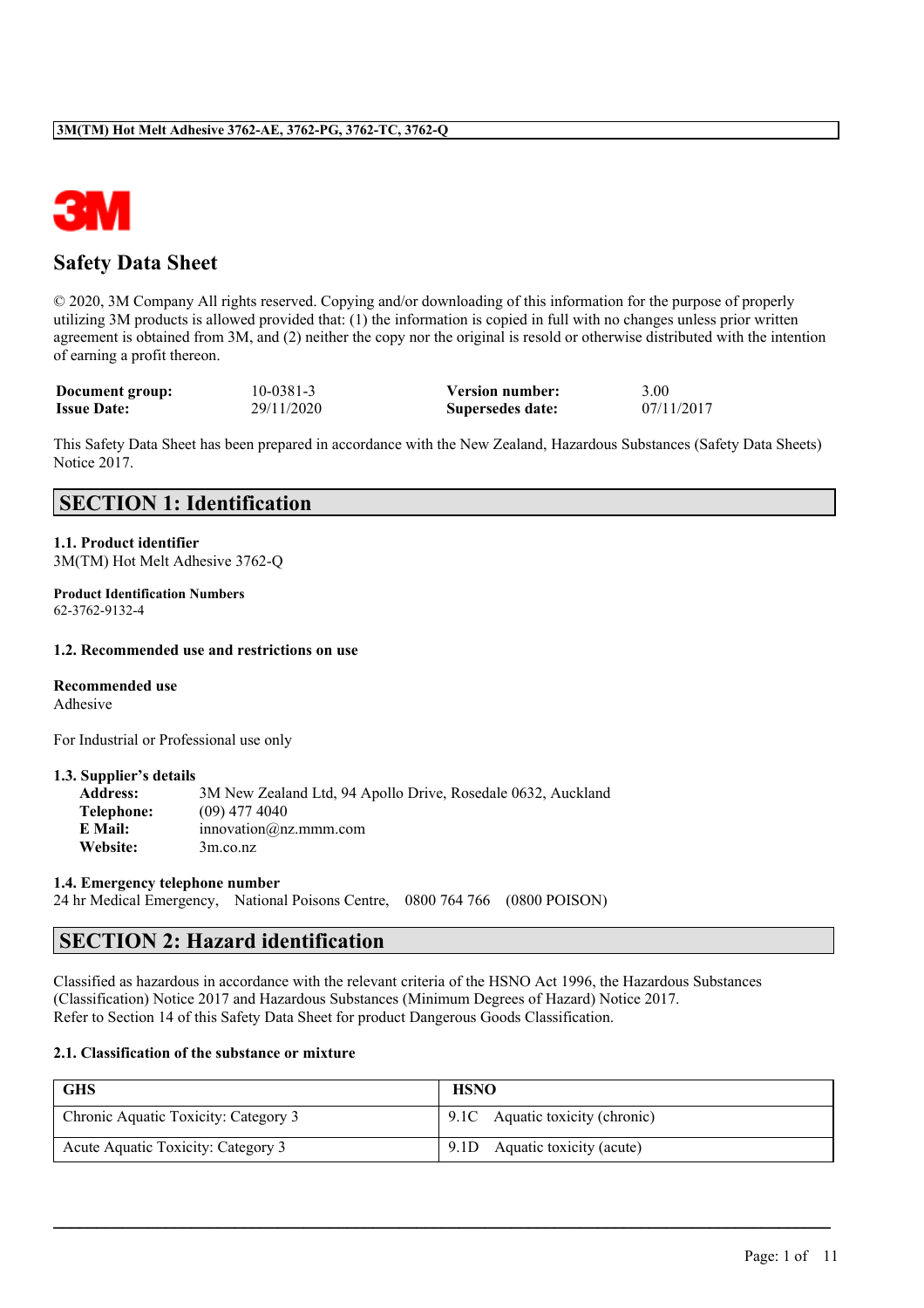#### **2.2. Label elements SIGNAL WORD** Not applicable.

#### **Symbols:** Not applicable.

| <b>HAZARD STATEMENTS:</b><br>H412 | Harmful to aquatic life with long lasting effects.                    |
|-----------------------------------|-----------------------------------------------------------------------|
| PRECAUTIONARY STATEMENTS          |                                                                       |
| <b>General:</b>                   |                                                                       |
| P <sub>101</sub>                  | If medical advice is needed, have product container or label at hand. |
| P <sub>102</sub>                  | Keep out of reach of children.                                        |
| Disposal:                         |                                                                       |
| P <sub>501</sub>                  | Dispose of contents/container in accordance with applicable           |
|                                   | local/regional/national/international regulations.                    |

#### **2.3. Other hazards**

May cause thermal burns.

# **SECTION 3: Composition/information on ingredients**

| Ingredient                     | <b>CAS Nbr</b>  | $\frac{1}{6}$ by Weight |
|--------------------------------|-----------------|-------------------------|
| Ethylene-Vinyl Acetate Polymer | 24937-78-8      | $30 -$<br>-60           |
| Hydrocarbon resin              | 68478-07-9      | $20 -$<br>- 40          |
| Polyolefin Wax                 | $8002 - 74 - 2$ | 20                      |
| Hydrocarbon Resins             | Trade Secret    | 20                      |

# **SECTION 4: First aid measures**

#### **4.1. Description of first aid measures**

#### **Inhalation**

Remove person to fresh air. If you feel unwell, get medical attention.

#### **Skin contact**

Immediately flush skin with large amounts of cold water for at least 15 minutes. DO NOT ATTEMPT TO REMOVE MOLTEN MATERIAL. Cover affected area with a clean dressing. Get immediate medical attention.

#### **Eye contact**

Immediately flush eyes with large amounts of water for at least 15 minutes. DO NOT ATTEMPT TO REMOVE MOLTEN MATERIAL. Get immediate medical attention.

 $\mathcal{L}_\mathcal{L} = \mathcal{L}_\mathcal{L} = \mathcal{L}_\mathcal{L} = \mathcal{L}_\mathcal{L} = \mathcal{L}_\mathcal{L} = \mathcal{L}_\mathcal{L} = \mathcal{L}_\mathcal{L} = \mathcal{L}_\mathcal{L} = \mathcal{L}_\mathcal{L} = \mathcal{L}_\mathcal{L} = \mathcal{L}_\mathcal{L} = \mathcal{L}_\mathcal{L} = \mathcal{L}_\mathcal{L} = \mathcal{L}_\mathcal{L} = \mathcal{L}_\mathcal{L} = \mathcal{L}_\mathcal{L} = \mathcal{L}_\mathcal{L}$ 

#### **If swallowed**

No need for first aid is anticipated.

#### **4.2. Most important symptoms and effects, both acute and delayed**

See Section 11.1 Information on toxicological effects

# **4.3. Indication of any immediate medical attention and special treatment required**

Not applicable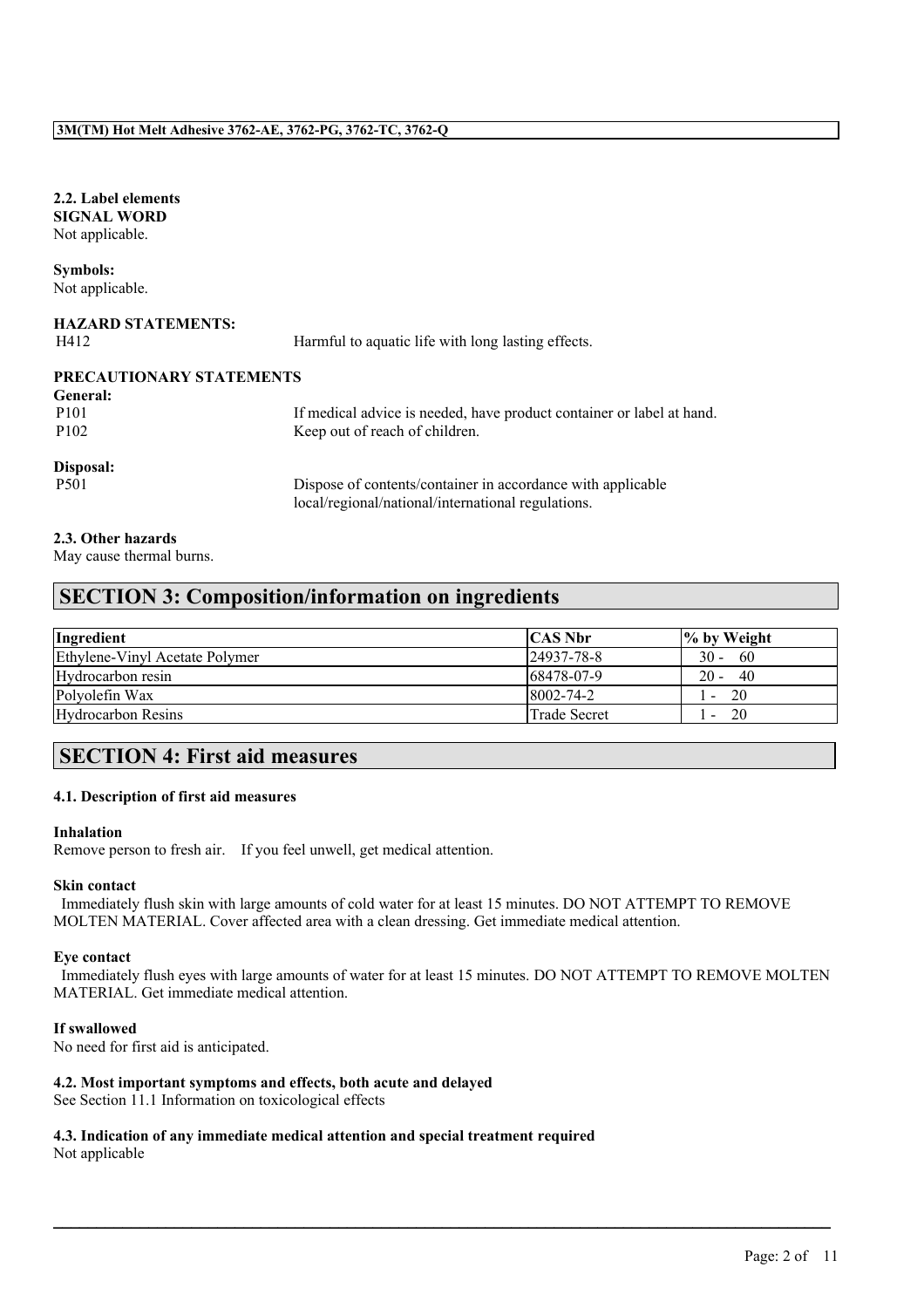# **SECTION 5: Fire-fighting measures**

#### **5.1. Suitable extinguishing media**

In case of fire: Use a fire fighting agent suitable for ordinary combustible material such as water or foam to extinguish.

#### **5.2. Special hazards arising from the substance or mixture**

None inherent in this product.

#### **Hazardous Decomposition or By-Products**

**Substance Condition** Carbon monoxide. During combustion. Carbon dioxide. During combustion. Toxic vapour, gas, particulate. During combustion.

#### **5.3. Special protective actions for fire-fighters**

Wear full protective clothing, including helmet, self-contained, positive pressure or pressure demand breathing apparatus, bunker coat and pants, bands around arms, waist and legs, face mask, and protective covering for exposed areas of the head.

**5.4. Hazchem code:** Not applicable.

# **SECTION 6: Accidental release measures**

#### **6.1. Personal precautions, protective equipment and emergency procedures**

Ventilate the area with fresh air.

#### **6.2. Environmental precautions**

Avoid release to the environment.

#### **6.3. Methods and material for containment and cleaning up**

Collect as much of the spilled material as possible. Place in a closed container approved for transportation by appropriate authorities. Clean up residue. Seal the container. Dispose of collected material as soon as possible in accordance with applicable local/regional/national/international regulations.

# **SECTION 7: Handling and storage**

Refer to Section 15 - Controls for more information

#### **7.1. Precautions for safe handling**

Avoid skin contact with hot material. For industrial/occupational use only. Not for consumer sale or use. Avoid release to the environment.

#### **7.2. Conditions for safe storage including any incompatibilities**

Store away from heat.

#### **7.3. Certified handler**

Not required

# **SECTION 8: Exposure controls/personal protection**

#### **8.1 Control parameters**

#### **Occupational exposure limits**

If a component is disclosed in section 3 but does not appear in the table below, an occupational exposure limit is not available for the component.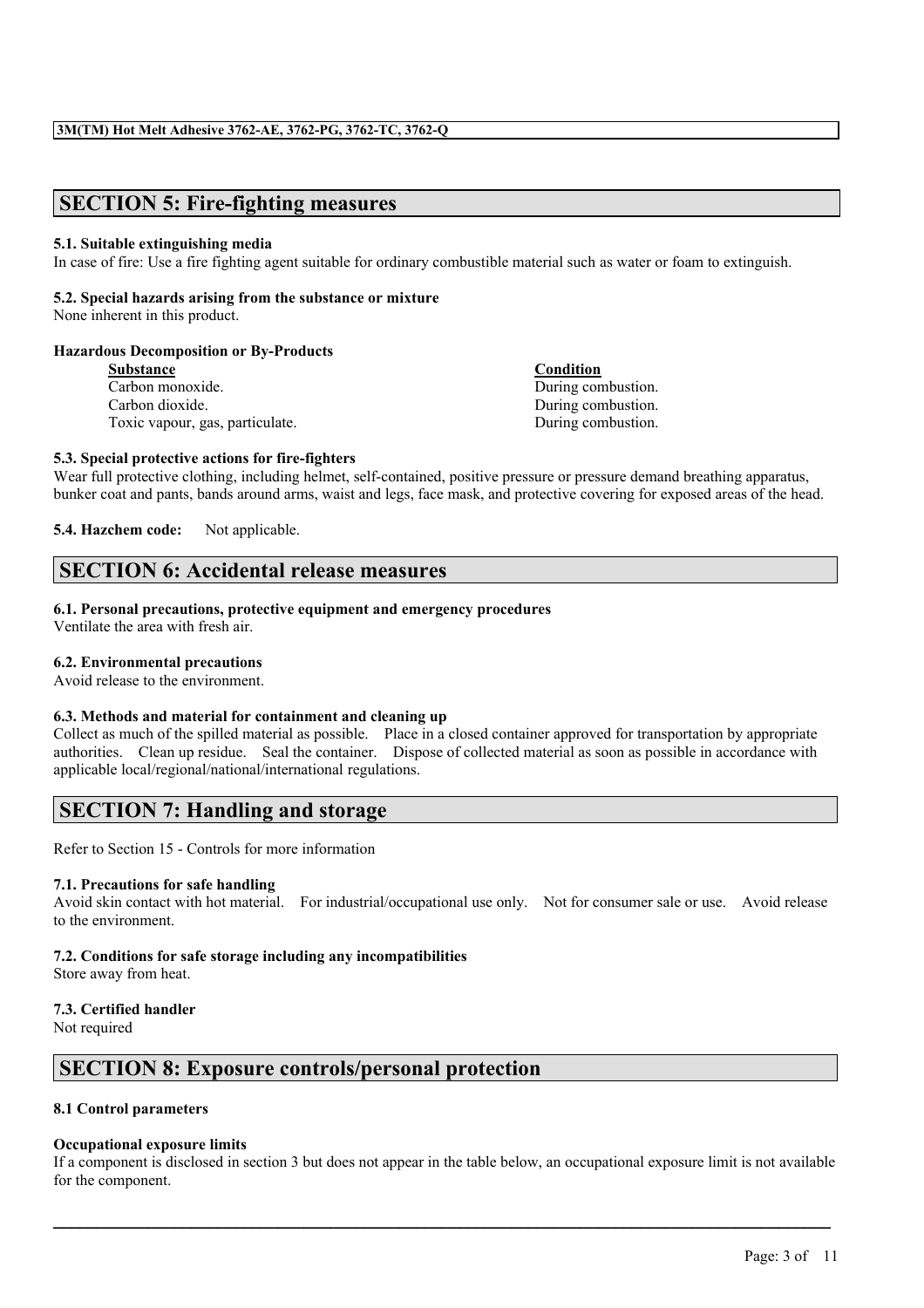| Ingredient     | CAS Nbr Agency        |                                     |
|----------------|-----------------------|-------------------------------------|
| Polyolefin Wax | $8002 - 74 - 2$ ACGIH |                                     |
| Polyolefin Wax |                       | 8002-74-2 New Zealand<br><b>WES</b> |

**Industrial Limit type CAS Additional comments** TWA(as fume):2 mg/m3 TWA(as fume)(8 hours):2 mg/m3

ACGIH : American Conference of Governmental Industrial Hygienists AIHA : American Industrial Hygiene Association CMRG : Chemical Manufacturer's Recommended Guidelines New Zealand WES : New Zealand Workplace Exposure Standards. TWA: Time-Weighted-Average STEL: Short Term Exposure Limit ppm: parts per million mg/m<sup>3</sup>: milligrams per cubic metre CEIL: Ceiling

#### **8.2. Exposure controls**

#### **8.2.1. Engineering controls**

Use general dilution ventilation and/or local exhaust ventilation to control airborne exposures to below relevant Exposure Limits and/or control dust/fume/gas/mist/vapours/spray. If ventilation is not adequate, use respiratory protection equipment.

#### **8.2.2. Personal protective equipment (PPE)**

#### **Eye/face protection**

Select and use eye/face protection to prevent contact based on the results of an exposure assessment. The following eye/face protection(s) are recommended: Full face shield. Indirect vented goggles.

Refer AS/NZS 1336 - Recommended practices for occupational eye protection and for performance specifications AS/NZS 1337, Parts 1 - 6 - Personal eye-protection.

#### **Skin/hand protection**

No chemical protective gloves are required.

#### **Respiratory protection**

None required.

#### **Thermal hazards**

Wear heat insulating gloves when handling hot material to prevent thermal burns.

# **SECTION 9: Physical and chemical properties**

#### **9.1. Information on basic physical and chemical properties**

| <b>Physical state</b>                             | Solid.                                                         |
|---------------------------------------------------|----------------------------------------------------------------|
| <b>Specific Physical Form:</b>                    | Waxy Solid                                                     |
|                                                   |                                                                |
| Colour                                            | Tan                                                            |
| Odour                                             | Odourless                                                      |
| <b>Odour threshold</b>                            | No data available.                                             |
| pН                                                | Not applicable.                                                |
| Melting point/Freezing point                      | No data available.                                             |
| Boiling point/Initial boiling point/Boiling range | Not applicable.                                                |
| <b>Flash point</b>                                | 260 °C [Test Method: Cleveland Open Cup] [Details: Conditions: |
|                                                   | <b>ASTM D-92-721</b>                                           |
| <b>Evaporation rate</b>                           | Not applicable.                                                |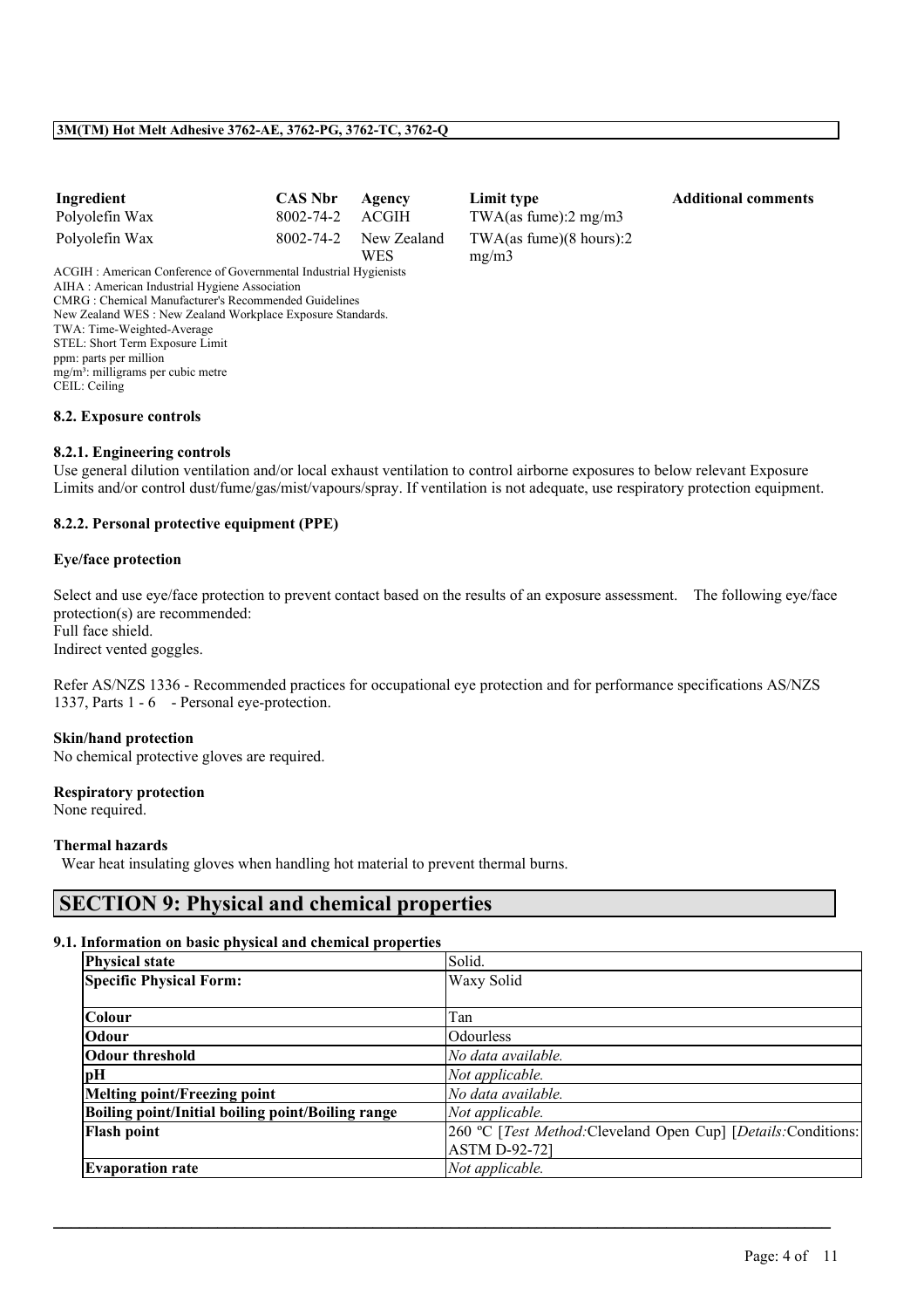| Flammability (solid, gas)                   | Not classified                                    |  |
|---------------------------------------------|---------------------------------------------------|--|
| <b>Flammable Limits(LEL)</b>                | Not applicable.                                   |  |
| <b>Flammable Limits(UEL)</b>                | Not applicable.                                   |  |
| Vapor Density and/or Relative Vapor Density | Nil                                               |  |
| <b>Density</b>                              | $0.95$ g/ml                                       |  |
| <b>Relative density</b>                     | 0.95<br>$[RefStd:WATER=1]$                        |  |
| <b>Water solubility</b>                     | Nil                                               |  |
| Solubility- non-water                       | No data available.                                |  |
| Partition coefficient: n-octanol/water      | No data available.                                |  |
| <b>Autoignition temperature</b>             | No data available.                                |  |
| <b>Decomposition temperature</b>            | No data available.                                |  |
| <b>Viscosity/Kinematic Viscosity</b>        | Not applicable.                                   |  |
| Volatile organic compounds (VOC)            | 0 g/l [Test Method: calculated SCAQMD rule 443.1] |  |
| Percent volatile                            | $0\%$ weight                                      |  |
| VOC less H2O & exempt solvents              | 0 g/l [Test Method: calculated SCAQMD rule 443.1] |  |
| Molecular weight                            | No data available.                                |  |
| Solids content                              | 100 %                                             |  |

#### **Nanoparticles**

This material does not contain nanoparticles.

# **SECTION 10: Stability and reactivity**

#### **10.1 Reactivity**

This material is considered to be non reactive under normal use conditions

#### **10.2 Chemical stability**

Stable.

# **10.3 Possibility of hazardous reactions**

Hazardous polymerisation will not occur.

**10.4 Conditions to avoid** None known.

**10.5 Incompatible materials** None known.

#### **10.6 Hazardous decomposition products**

None known.

**Substance Condition**

Refer to Section 5.2 for hazardous decomposition products during combustion.

# **SECTION 11: Toxicological information**

The information below may not be consistent with the material classification in Section 2 if specific ingredient **classifications are mandated by a competent authority. In addition, toxicological data on ingredients may not be** reflected in the material classification and/or the signs and symptoms of exposure, because an ingredient may be present below the threshold for labelling, an ingredient may not be available for exposure, or the data may not be **relevant to the material as a whole.**

 $\mathcal{L}_\mathcal{L} = \mathcal{L}_\mathcal{L} = \mathcal{L}_\mathcal{L} = \mathcal{L}_\mathcal{L} = \mathcal{L}_\mathcal{L} = \mathcal{L}_\mathcal{L} = \mathcal{L}_\mathcal{L} = \mathcal{L}_\mathcal{L} = \mathcal{L}_\mathcal{L} = \mathcal{L}_\mathcal{L} = \mathcal{L}_\mathcal{L} = \mathcal{L}_\mathcal{L} = \mathcal{L}_\mathcal{L} = \mathcal{L}_\mathcal{L} = \mathcal{L}_\mathcal{L} = \mathcal{L}_\mathcal{L} = \mathcal{L}_\mathcal{L}$ 

#### **11.1 Information on Toxicological effects**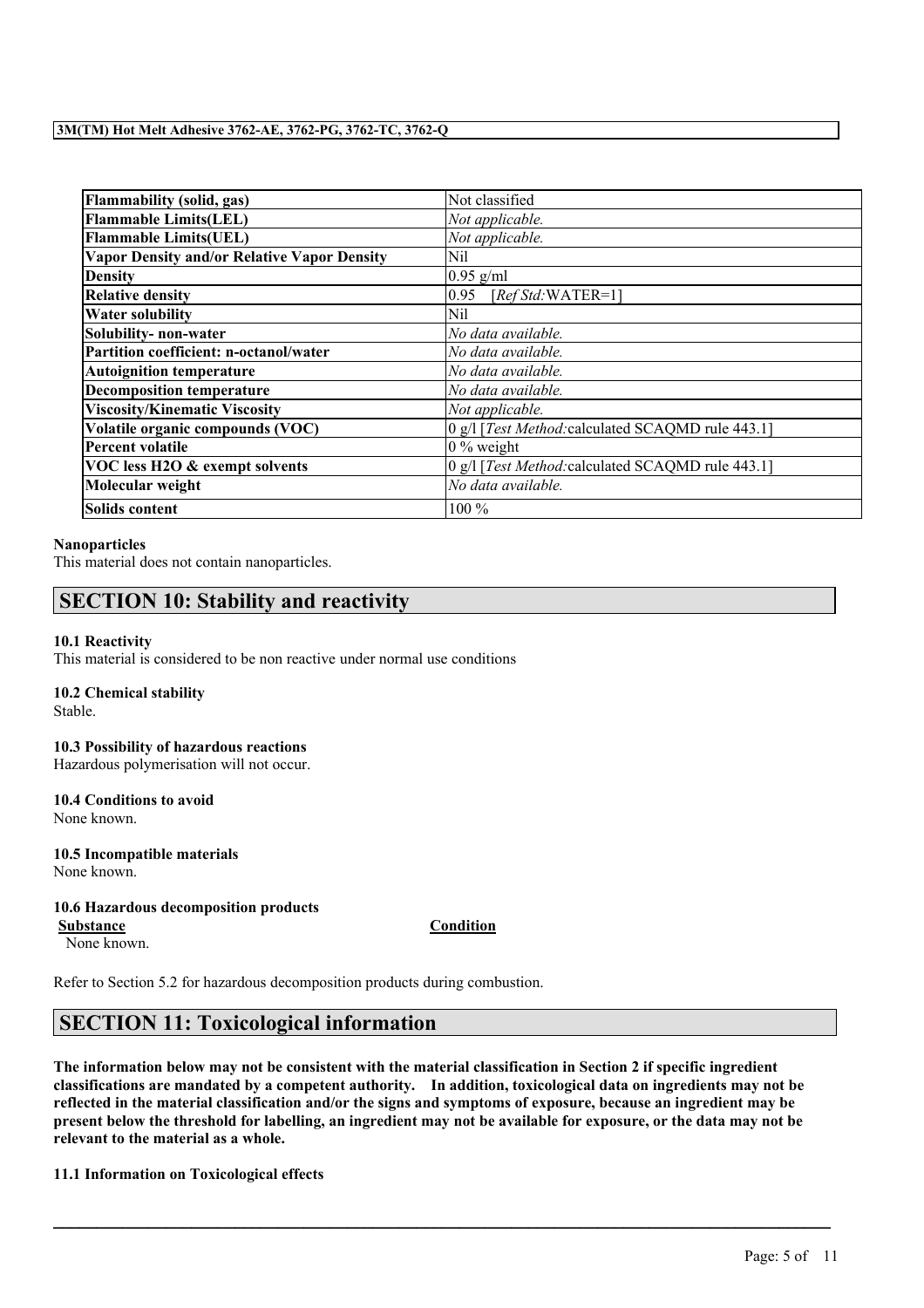#### **Signs and Symptoms of Exposure**

#### Based on test data and/or information on the components, this material may produce the following health effects:

#### **Inhalation**

No health effects are expected.

#### **Skin contact**

During heating:

Thermal burns: Signs/symptoms may include intense pain, redness and swelling, and tissue destruction. Contact with the skin during product use is not expected to result in significant irritation.

#### **Eye contact**

During heating:

Thermal burns: Signs/symptoms may include severe pain, redness and swelling, and tissue destruction. Contact with the eyes during product use is not expected to result in significant irritation.

#### **Ingestion**

No known health effects.

#### **Toxicological Data**

If a component is disclosed in section 3 but does not appear in a table below, either no data are available for that endpoint or the data are not sufficient for classification.

#### **Acute Toxicity**

| Name                           | Route     | <b>Species</b> | Value                                             |
|--------------------------------|-----------|----------------|---------------------------------------------------|
| Overall product                | Ingestion |                | No data available; calculated $ATE > 5,000$ mg/kg |
| Ethylene-Vinyl Acetate Polymer | Dermal    |                | LD50 estimated to be $> 5,000$ mg/kg              |
| Ethylene-Vinyl Acetate Polymer | Ingestion | Rat            | $LD50 > 1,000$ mg/kg                              |
| Hydrocarbon resin              | Dermal    | Rabbit         | $LD50 > 3,160$ mg/kg                              |
| Hydrocarbon resin              | Ingestion | Rat            | $LD50 > 5,000$ mg/kg                              |
| Polvolefin Wax                 | Dermal    | Rat            | $LD50 > 5,000$ mg/kg                              |
| Polvolefin Wax                 | Ingestion | Rat            | $LD50 > 5,000$ mg/kg                              |
| <b>Hydrocarbon Resins</b>      | Dermal    | Rabbit         | $LD50 > 2,500$ mg/kg                              |
| <b>Hydrocarbon Resins</b>      | Ingestion | Rat            | $LD50 > 31,500$ mg/kg                             |

 $ATE = acute$  toxicity estimate

#### **Skin Corrosion/Irritation**

| Name                           | <b>Species</b> | Value                     |
|--------------------------------|----------------|---------------------------|
|                                |                |                           |
| Ethylene-Vinyl Acetate Polymer | Professio      | No significant irritation |
|                                | nal            |                           |
|                                | judgemen       |                           |
|                                |                |                           |
| Hydrocarbon resin              | similar        | No significant irritation |
|                                | compoun        |                           |
|                                | ds             |                           |
| Polyolefin Wax                 | Rabbit         | No significant irritation |
| <b>Hydrocarbon Resins</b>      | Rabbit         | Minimal irritation        |

#### **Serious Eye Damage/Irritation**

| Name                           | <b>Species</b>               | Value                     |
|--------------------------------|------------------------------|---------------------------|
| Ethylene-Vinyl Acetate Polymer | Professio<br>nal<br>judgemen | No significant irritation |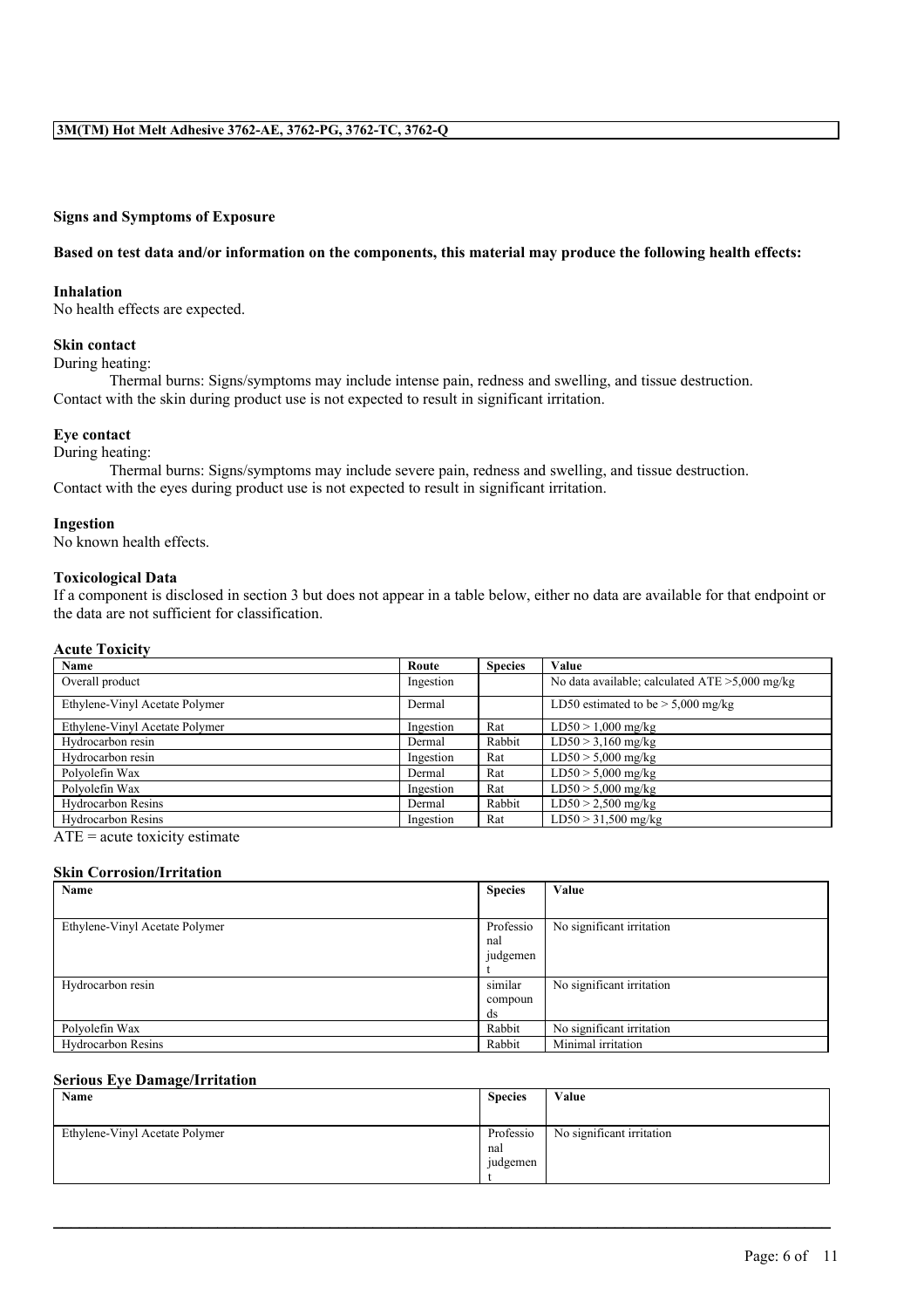| Hydrocarbon resin  | similar | Mild irritant             |
|--------------------|---------|---------------------------|
|                    | compoun |                           |
|                    | ds      |                           |
| Polvolefin Wax     | Rabbit  | No significant irritation |
| Hydrocarbon Resins | Rabbit  | Moderate irritant         |

#### **Sensitisation:**

#### **Skin Sensitisation**

| Name                      | <b>Species</b> | Value          |
|---------------------------|----------------|----------------|
|                           |                |                |
| Polyolefin Wax            | Guinea         | Not classified |
|                           | pig            |                |
| <b>Hydrocarbon Resins</b> | Guinea         | Not classified |
|                           | pig            |                |

#### **Respiratory Sensitisation**

For the component/components, either no data are currently available or the data are not sufficient for classification.

#### **Germ Cell Mutagenicity**

| Name           | Route                   | Value                         |
|----------------|-------------------------|-------------------------------|
| Polvolefin Wax | Vitro<br><sub>1</sub> n | $\mathbf{v}$<br>Not mutagenic |

#### **Carcinogenicity**

| $\mathbf{v}$<br>Name             | Route     | <b>Species</b> | $\mathbf{v}$ $\mathbf{v}$<br>√alue |
|----------------------------------|-----------|----------------|------------------------------------|
| Wax<br>Polvolefin                | Ingestion | Rat            | Not carcinogenic                   |
| $-$<br><b>Hydrocarbon Resins</b> | Ingestion | Rat            | Not carcinogenic                   |

#### **Reproductive Toxicity**

#### **Reproductive and/or Developmental Effects**

For the component/components, either no data are currently available or the data are not sufficient for classification.

#### **Target Organ(s)**

#### **Specific Target Organ Toxicity - single exposure**

For the component/components, either no data are currently available or the data are not sufficient for classification.

#### **Specific Target Organ Toxicity - repeated exposure**

| Name                              | Route     | <b>Target Organ(s)</b>                                                                                                                                                                                                                     | Value                                                                              | <b>Species</b> | <b>Test result</b>                 | <b>Exposure</b>            |
|-----------------------------------|-----------|--------------------------------------------------------------------------------------------------------------------------------------------------------------------------------------------------------------------------------------------|------------------------------------------------------------------------------------|----------------|------------------------------------|----------------------------|
| Ethylene-Vinyl Acetate<br>Polymer | Ingestion | liver                                                                                                                                                                                                                                      | Not classified                                                                     | Rat            | <b>NOAEL</b><br>4,000<br>mg/kg/day | <b>Duration</b><br>90 days |
| Polyolefin Wax                    | Ingestion | heart                                                                                                                                                                                                                                      | Some positive data exist, but the<br>data are not sufficient for<br>classification | Rat            | NOAEL 15<br>mg/kg/day              | 90 days                    |
| Polyolefin Wax                    | Ingestion | hematopoietic<br>system   liver  <br>immune system  <br>skin   endocrine<br>system   bone, teeth,<br>nails, and/or hair  <br>muscles   nervous<br>system   eyes  <br>kidney and/or<br>bladder   respiratory<br>system   vascular<br>system | Not classified                                                                     | Rat            | <b>NOAEL</b><br>1,500<br>mg/kg/day | 90 days                    |
| <b>Hydrocarbon Resins</b>         | Ingestion | hematopoietic                                                                                                                                                                                                                              | Not classified                                                                     | Rat            | <b>NOAEL</b>                       | 90 days                    |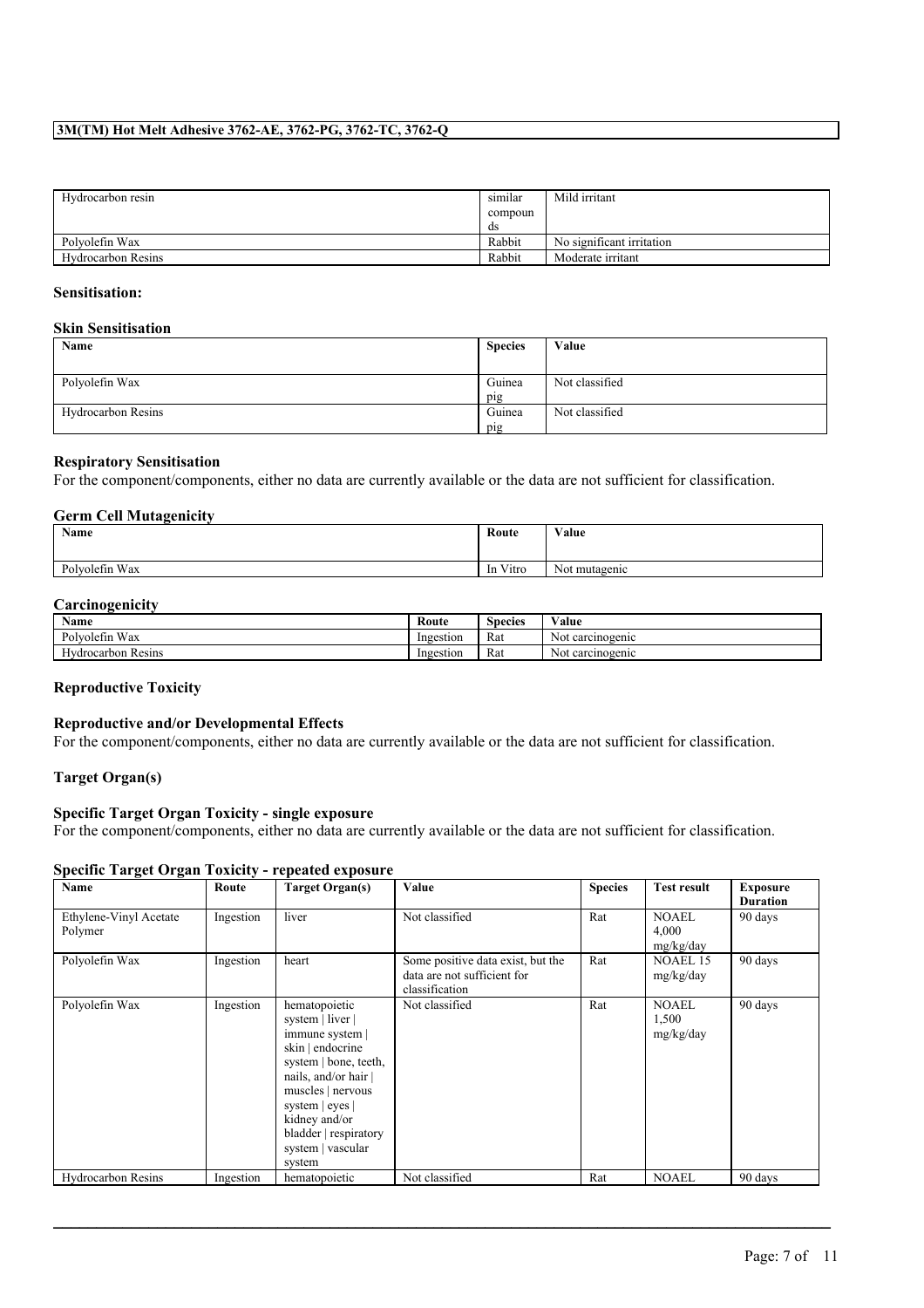| system   liver     | 1,000     |
|--------------------|-----------|
| kidney and/or      | mg/kg/day |
| bladder   heart    |           |
| endocrine system   |           |
| bone marrow        |           |
| immune system      |           |
| nervous system     |           |
| respiratory system |           |

#### **Aspiration Hazard**

For the component/components, either no data are currently available or the data are not sufficient for classification.

Please contact the address or phone number listed on the first page of the SDS for additional toxicological information **on this material and/or its components.**

# **SECTION 12: Ecological information**

The information below may not be consistent with the material classification in Section 2 if specific ingredient **classifications are mandated by a competent authority. Additional information leading to material classification in** Section 2 is available upon request. In addition, environmental fate and effects data on ingredients may not be reflected in this section because an ingredient is present below the threshold for labelling, an ingredient is not expected to be available for exposure, or the data is considered not relevant to the material as a whole.

#### **12.1. Toxicity**

**Ecotoxic to the aquatic environment.** Acute Aquatic Toxicity: Category 3 (HSNO 9.1D Aquatic toxicity) Chronic Aquatic Toxicity: Category 3 (HSNO 9.1C Aquatic toxicity)

No product test data available.

| <b>Material</b>              | <b>CAS Number</b>   | Organism      | Type             | Exposure  | <b>Test endpoint</b> | <b>Test result</b>    |
|------------------------------|---------------------|---------------|------------------|-----------|----------------------|-----------------------|
| Ethylene-Vinyl 24937-78-8    |                     |               | Data not         |           |                      |                       |
| Acetate                      |                     |               | available or     |           |                      |                       |
| Polymer                      |                     |               | insufficient for |           |                      |                       |
|                              |                     |               | classification   |           |                      |                       |
| Hydrocarbon                  | 68478-07-9          |               | Data not         |           |                      |                       |
| resin                        |                     |               | available or     |           |                      |                       |
|                              |                     |               | insufficient for |           |                      |                       |
|                              |                     |               | classification   |           |                      |                       |
| Hydrocarbon                  | Trade Secret        | Fathead       | Estimated        | 196 hours | LC50                 | $1.7$ mg/l            |
| Resins                       |                     | minnow        |                  |           |                      |                       |
| Hydrocarbon                  | Trade Secret        | Green algae   | Estimated        | 72 hours  | EC50                 | $39.6$ mg/l           |
| Resins                       |                     |               |                  |           |                      |                       |
| Hydrocarbon                  | <b>Trade Secret</b> | Water flea    | Estimated        | 48 hours  | EC <sub>50</sub>     | $1.6$ mg/l            |
| Resins                       |                     |               |                  |           |                      |                       |
| Hydrocarbon                  | Trade Secret        | Green algae   | Estimated        | 72 hours  | <b>NOEC</b>          | $6.25 \text{ mg}/1$   |
| Resins                       |                     |               |                  |           |                      |                       |
| Polyolefin Wax $ 8002-74-2 $ |                     | Green algae   | Estimated        | 96 hours  | EC <sub>50</sub>     | $>1,000 \text{ mg/l}$ |
| Polyolefin Wax $ 8002-74-2 $ |                     | Rainbow trout | Estimated        | 96 hours  | LC50                 | $>1,000 \text{ mg/l}$ |
| Polyolefin Wax 8002-74-2     |                     | Water flea    | Estimated        | 148 hours | EC <sub>50</sub>     | $>10,000$ mg/l        |

#### **12.2. Persistence and degradability**

| <b>Material</b>                                               | <b>CAS Number</b> | <b>Test type</b> | Duration | Study Type | Test result | <b>Protocol</b> |
|---------------------------------------------------------------|-------------------|------------------|----------|------------|-------------|-----------------|
| Ethylene-Vinyl $\left  \frac{24937-78-8}{24937-78-8} \right $ |                   | Data not         |          |            | IN/A        |                 |
| Acetate                                                       |                   | lavailbl-        |          |            |             |                 |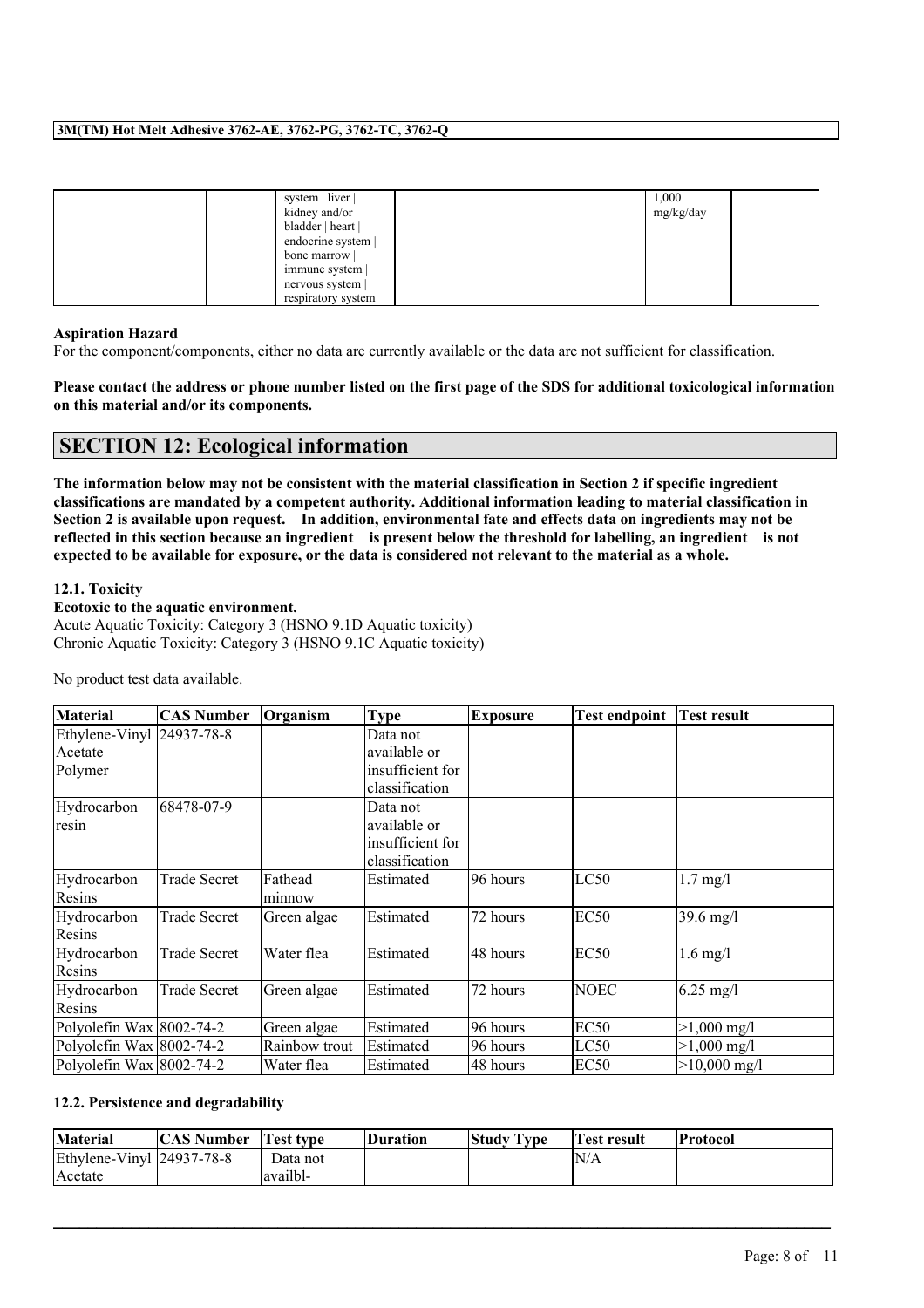| Polymer                      |              | linsufficient  |         |                                 |                |                          |
|------------------------------|--------------|----------------|---------|---------------------------------|----------------|--------------------------|
| Hydrocarbon                  | 68478-07-9   | Data not       |         |                                 | ln/a           |                          |
| resin                        |              | availbl-       |         |                                 |                |                          |
|                              |              | linsufficient  |         |                                 |                |                          |
| Hydrocarbon                  | Trade Secret | Estimated      | 28 days | $ CO2$ evolution $ 56\%$ weight |                | OECD 301B - Modified     |
| Resins                       |              | Biodegradation |         |                                 |                | sturm or CO <sub>2</sub> |
| Polyolefin Wax $ 8002-74-2 $ |              | Estimated      | 28 davs | BOD                             | $ 40\%$ weight | <b>OECD 301F-</b>        |
|                              |              | Biodegradation |         |                                 |                | Manometric               |
|                              |              |                |         |                                 |                | respirometry             |

#### **12.3 : Bioaccumulative potential**

| <b>Material</b>              | <b>CAS Number</b>   | <b>Test type</b> | <b>Duration</b> | Study Type                       | <b>Test result</b> | Protocol                |
|------------------------------|---------------------|------------------|-----------------|----------------------------------|--------------------|-------------------------|
| Ethylene-Vinyl 24937-78-8    |                     | Data not         | N/A             | N/A                              | N/A                | N/A                     |
| Acetate                      |                     | available or     |                 |                                  |                    |                         |
| Polymer                      |                     | insufficient for |                 |                                  |                    |                         |
|                              |                     | classification   |                 |                                  |                    |                         |
| Hydrocarbon                  | 68478-07-9          | Data not         | N/A             | N/A                              | N/A                | N/A                     |
| resin                        |                     | available or     |                 |                                  |                    |                         |
|                              |                     | insufficient for |                 |                                  |                    |                         |
|                              |                     | classification   |                 |                                  |                    |                         |
| Hydrocarbon                  | <b>Trade Secret</b> | Estimated        |                 | $\text{Bioaccumulation} \leq 32$ |                    | Estimated:              |
| Resins                       |                     | Bioconcentrati   |                 | In factor                        |                    | Bioconcentration factor |
|                              |                     | 0n               |                 |                                  |                    |                         |
| Polyolefin Wax $ 8002-74-2 $ |                     | Estimated        |                 | Log Kow                          | 10.2               | Estimated: Octanol-     |
|                              |                     | Bioconcentrati   |                 |                                  |                    | water partition         |
|                              |                     | on               |                 |                                  |                    | coefficient             |

#### **12.4. Mobility in soil**

Please contact manufacturer for more details

#### **12.5 Other adverse effects**

No information available.

# **SECTION 13: Disposal considerations**

#### **13.1. Disposal methods**

In accordance with the Hazardous Substances (Disposal) Notice 2017 and the relevant criteria of the HSNO Act 1996.

Dispose of waste product in a permitted industrial waste facility. As a disposal alternative, incinerate in a permitted waste incineration facility. Proper destruction may require the use of additional fuel during incineration processes. Empty and clean product containers may be disposed as non-hazardous waste. Consult your specific regulations and service providers to determine available options and requirements. Dispose of waste product in a permitted industrial waste facility. As a disposal alternative, incinerate in a permitted waste incineration facility. Proper destruction may require the use of additional fuel during incineration processes. If no other disposal options are available, waste product may be placed in a landfill properly designed for industrial waste.

Packaging (that may or may not contain any residual substance) may be lawfully disposed of by householders or other consumers through public or commercial waste collection services.

 $\mathcal{L}_\mathcal{L} = \mathcal{L}_\mathcal{L} = \mathcal{L}_\mathcal{L} = \mathcal{L}_\mathcal{L} = \mathcal{L}_\mathcal{L} = \mathcal{L}_\mathcal{L} = \mathcal{L}_\mathcal{L} = \mathcal{L}_\mathcal{L} = \mathcal{L}_\mathcal{L} = \mathcal{L}_\mathcal{L} = \mathcal{L}_\mathcal{L} = \mathcal{L}_\mathcal{L} = \mathcal{L}_\mathcal{L} = \mathcal{L}_\mathcal{L} = \mathcal{L}_\mathcal{L} = \mathcal{L}_\mathcal{L} = \mathcal{L}_\mathcal{L}$ 

# **SECTION 14: Transport Information**

**New Zealand Land Transport Rule: Dangerous Goods - Road/Rail Transport UN No.:** Not applicable.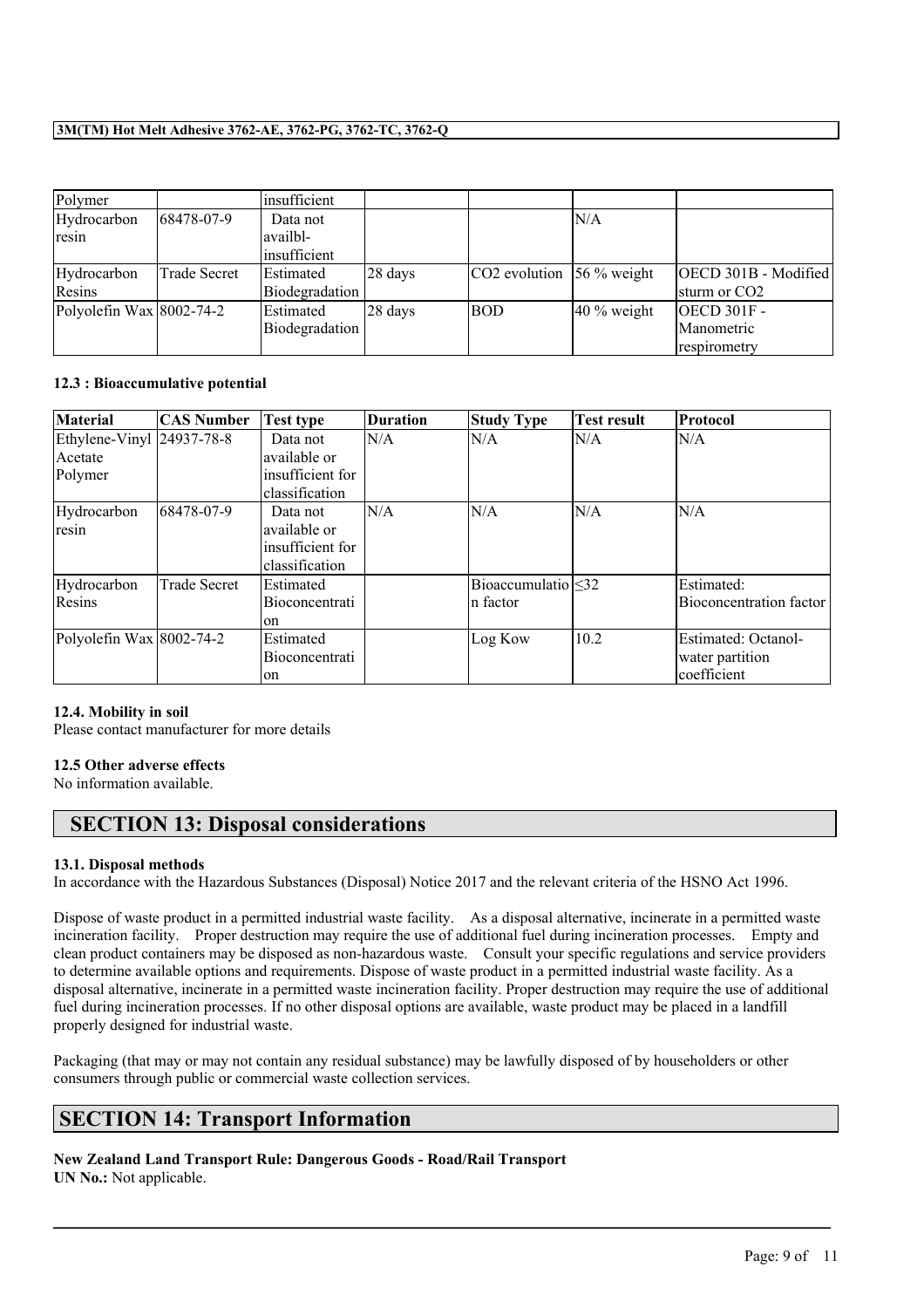**Proper Shipping Name:** Not applicable. **Class/Division:** Not applicable. **Sub Risk:** Not applicable. **Packing Group:** Not applicable.

**Hazchem Code:** Not applicable. **IERG:** Not applicable.

# **International Air Transport Association (IATA) - Air Transport**

**UN No.:** Not applicable. **Proper Shipping Name:** Not applicable. **Class/Division:** Not applicable. **Sub Risk:** Not applicable. **Packing Group:** Not applicable.

# **International Maritime Dangerous Goods Code (IMDG) - Marine Transport**

**UN No.:** Not applicable. **Proper Shipping Name:** Not applicable. **Class/Division:** Not applicable. **Sub Risk:** Not applicable. **Packing Group:** Not applicable. **Marine Pollutant:** Not applicable.

# **SECTION 15: Regulatory information**

HSNO Approval number HSR002670 Group standard name Surface Coatings and Colourants (Subsidiary Hazard) Group Standard 2017 HSNO Hazard classification Refer to Section 2: Hazard identification

#### **NZ Inventory of Chemicals (NZIoC) Status**

All applicable chemical ingredients in this material are in compliance with NZIoC listing requirements.

#### **Controls in accordance with the Health and Safety at Work (Hazardous Substances) Regulations 2017**

| Certified handler               | Not required                                                               |
|---------------------------------|----------------------------------------------------------------------------|
| Location Compliance Certificate | Not required                                                               |
| Hazardous atmosphere zone       | Not required                                                               |
| Fire extinguishers              | Not required                                                               |
| Emergency response plan         | 1,000 L or 1,000 kg (for a HSNO 6.1D, 6.5A, 6.5B, 9.1B or 9.1C substance); |
|                                 | or 10,000 L or 10,000 kg (for a HSNO 6.6A, 6.8A, 6.9A, 8.3A, 9.1D)         |
|                                 | substance)                                                                 |
| Secondary containment           | 1,000 L or 1,000 kg (for a HSNO 6.1D, 6.5A, 6.5B, 9.1B or 9.1C substance); |
|                                 | or 10,000 L or 10,000 kg (for a HSNO 6.6A, 6.8A, 6.9A, 8.3A, 9.1D)         |
|                                 | substance)                                                                 |
| Tracking                        | Not required                                                               |
| Warning signage                 | 1,000 L or 1,000 kg (for a HSNO 8.3A, 9.1B or 9.1C substance); or 10,000 L |
|                                 | or $10,000$ kg (for a HSNO 6.1D or 9.1D substance)                         |

# **SECTION 16: Other information**

#### **Revision information:**

Complete document review.

| Document group:    | $ 10-0381-3 $ | Version number:  | 3.00       |
|--------------------|---------------|------------------|------------|
| <b>Issue Date:</b> | 29/11/2020    | Supersedes date: | 07/11/2017 |